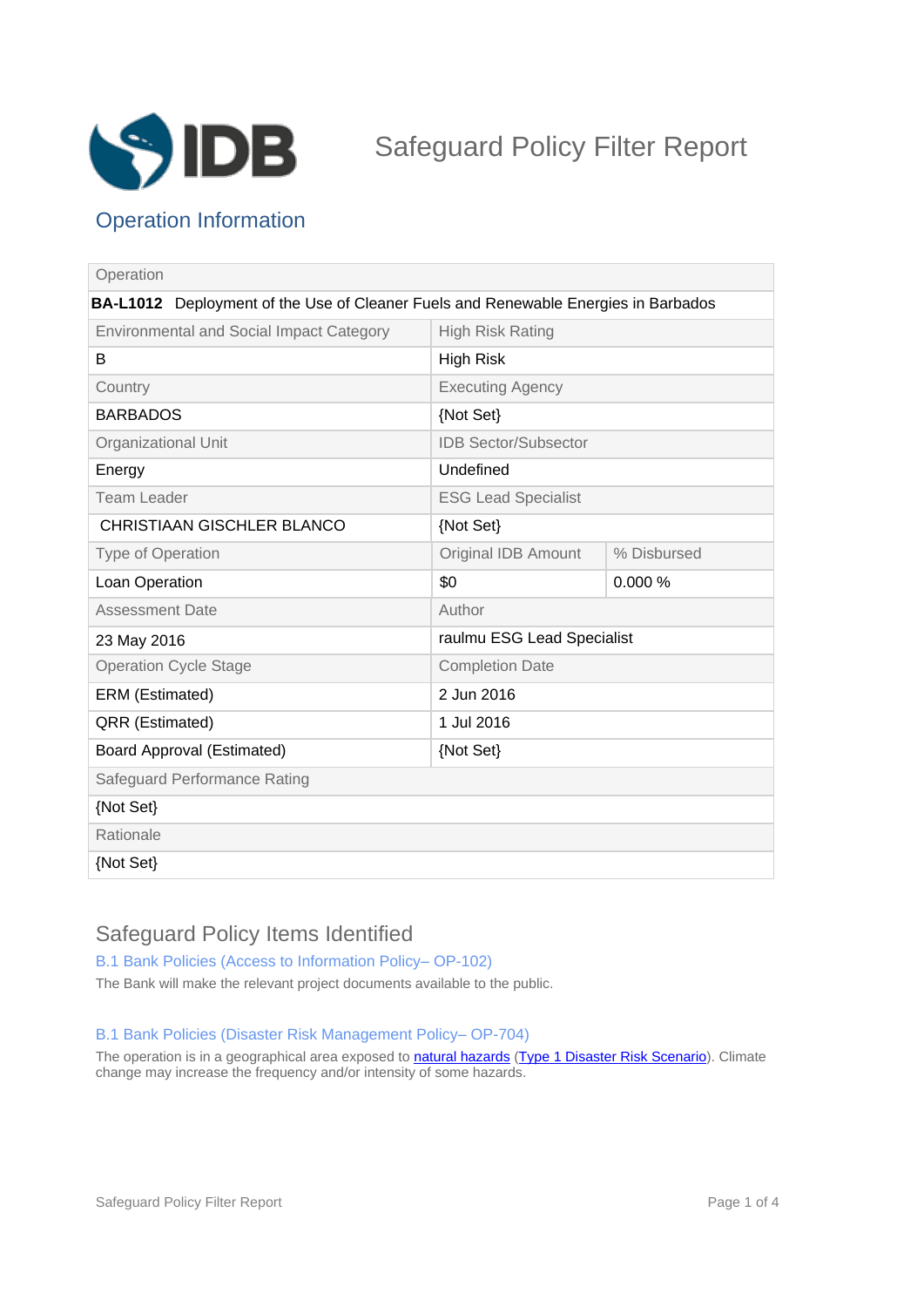

#### B.1 Bank Policies (Disaster Risk Management Policy-OP-704)

The sector of the operation is vulnerable to natural hazards. Climate change may increase the frequency and/or intensity of some hazards.

#### B.10. Hazardous Materials

The operation has the potential to impact the environment and occupational health and safety due to the production, procurement, use, and/or disposal of hazardous material, including organic and inorganic toxic substances, pesticides and persistent organic pollutants (POPs).

#### B.11. Pollution Prevention and Abatement

The operation has the potential to pollute the environment (e.g. air, soil, water, greenhouse gases).

#### B.15. Co-financing Operations

The operation or any of its components is being co-financed.

#### B.17. Procurement

Suitable safeguard provisions for the procurement of goods and services in Bank financed operation will be incorporated into project-specific loan agreements, operating regulations and bidding documents, as appropriate, to ensure environmentally responsible procurement.

#### B.2 Country Laws and Regulations

The operation is in compliance with laws and regulations of the country regarding specific women's rights, the environment, gender and indigenous peoples (including national obligations established under ratified multilateral environmental agreements).

#### B.3 Screening and Classification

The operation (including associated facilities) is screened and classified according to its potential environmental impacts.

#### B.4 Other Risk Factors

The operation may be of high risk due to controversial environmental and associated social issues or liabilities.

#### B.4 Other Risk Factors

There are other environmental and social sustainability issues that the project team considers to represent a risk for this operation. (e.g. wood sourced from Amazon rainforest).

#### B.5 Environmental Assessment Requirements

An environmental assessment is required.

#### B.6 Consultations

Consultations with affected parties will be performed equitably and inclusively with the views of all stakeholders taken into account, including in particular: (a) equal participation by women and men, (b) socioculturally appropriate participation of indigenous peoples and (c) mechanisms for equitable participation by vulnerable groups.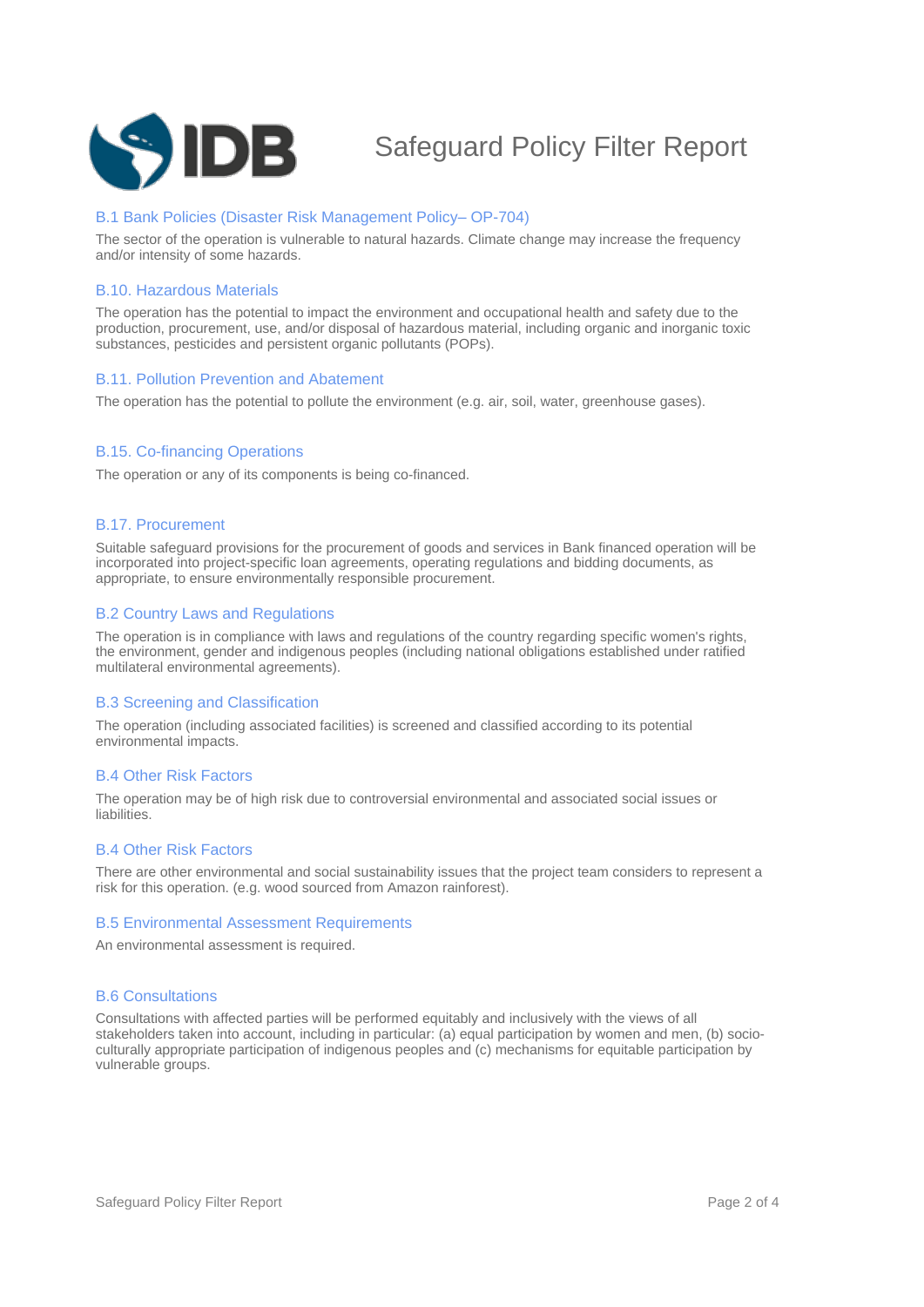

#### B.7 Supervision and Compliance

The Bank will monitor the executing agency/borrower's compliance with all safeguard requirements stipulated in the loan agreement and project operating or credit regulations.

## Potential Safeguard Policy Items

#### B.1 Bank Policies (Resettlement Policy-OP-710)

The operation has the potential to disrupt the livelihoods of people living in the project area of influence (not limited to involuntary displacement, see also Resettlement Policy)

#### B.4 Other Risk Factors

The borrower/executing agency exhibits weak institutional capacity for managing environmental and social issues.

#### B.9 Natural Habitats and Cultural Sites

The operation will result in the degradation or conversion of Natural Habitat or Critical Natural Habitat in the project area of influence.

### Recommended Actions

Operation has triggered 1 or more Policy Directives; please refer to appropriate Directive(s). Complete Project Classification Tool. Submit Safeguard Policy Filter Report, PP (or equivalent) and Safeguard Screening Form to ESR.

### Additional Comments

[No additional comments]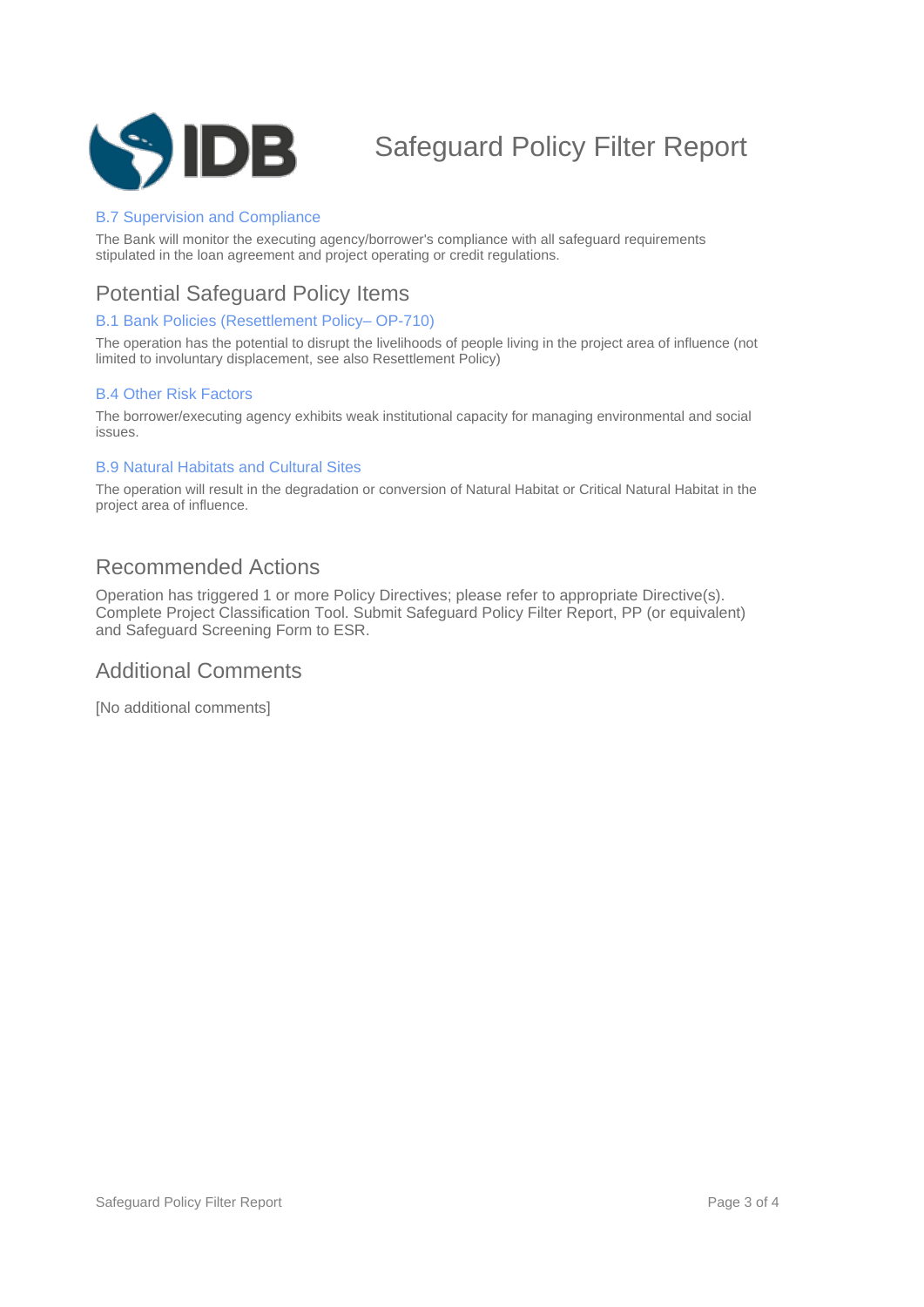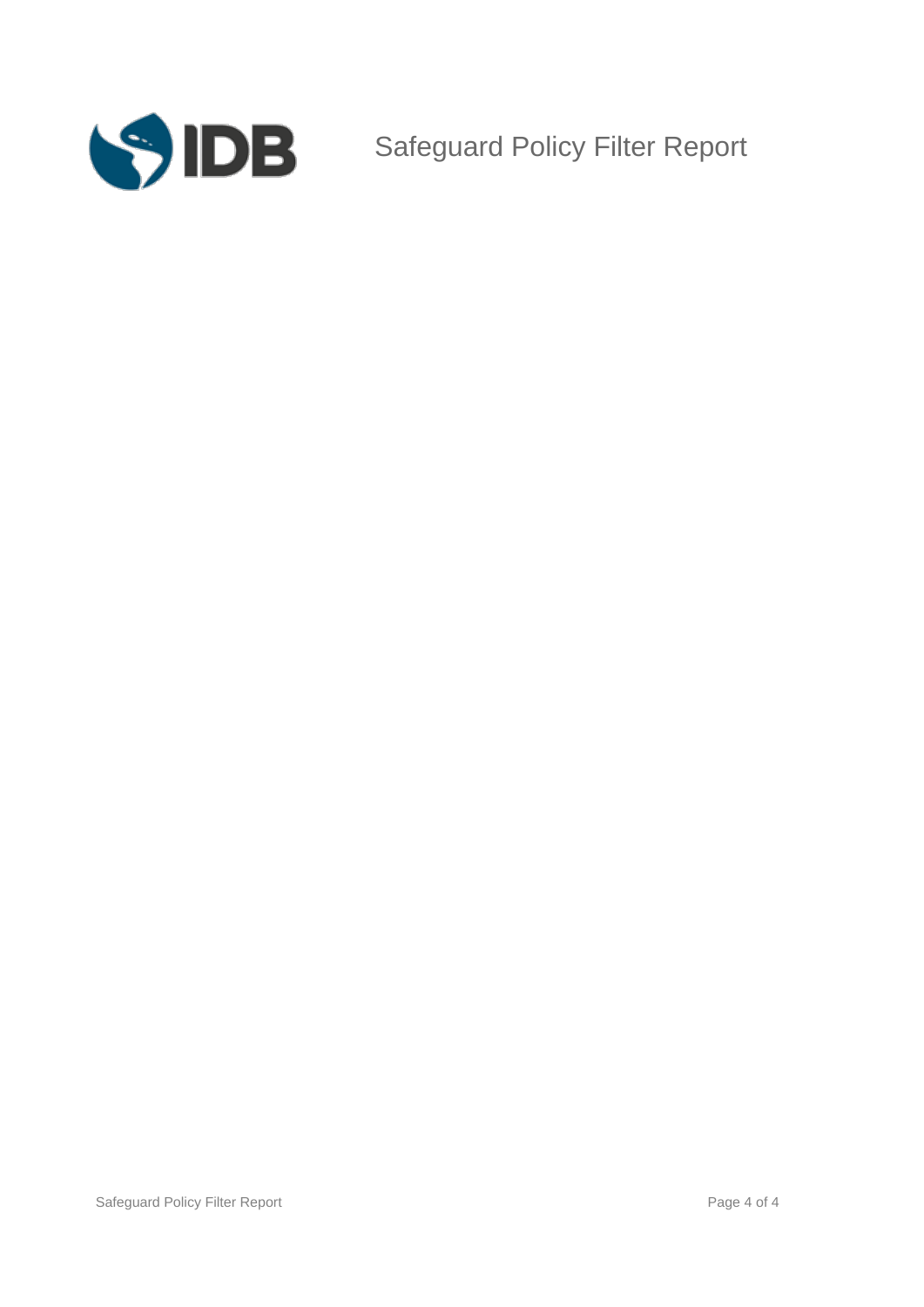

## Operation Information

| <b>BA-L1012</b> Deployment of the Use of Cleaner Fuels and Renewable Energies in Barbados |             |  |
|-------------------------------------------------------------------------------------------|-------------|--|
| <b>High Risk Rating</b>                                                                   |             |  |
| <b>High Risk</b>                                                                          |             |  |
| <b>Executing Agency</b>                                                                   |             |  |
| {Not Set}                                                                                 |             |  |
| <b>IDB Sector/Subsector</b>                                                               |             |  |
| Undefined                                                                                 |             |  |
| <b>ESG Lead Specialist</b>                                                                |             |  |
| {Not Set}                                                                                 |             |  |
| <b>Original IDB Amount</b>                                                                | % Disbursed |  |
| \$0                                                                                       | 0.000%      |  |
| Author                                                                                    |             |  |
| raulmu ESG Lead Specialist                                                                |             |  |
| <b>Completion Date</b>                                                                    |             |  |
| 2 Jun 2016                                                                                |             |  |
| 1 Jul 2016                                                                                |             |  |
| {Not Set}                                                                                 |             |  |
| Safeguard Performance Rating                                                              |             |  |
|                                                                                           |             |  |
| Rationale                                                                                 |             |  |
|                                                                                           |             |  |
|                                                                                           |             |  |

## Operation Classification Summary

| Overriden Rating | Overriden Justification |
|------------------|-------------------------|
|                  |                         |
| Comments         |                         |
|                  |                         |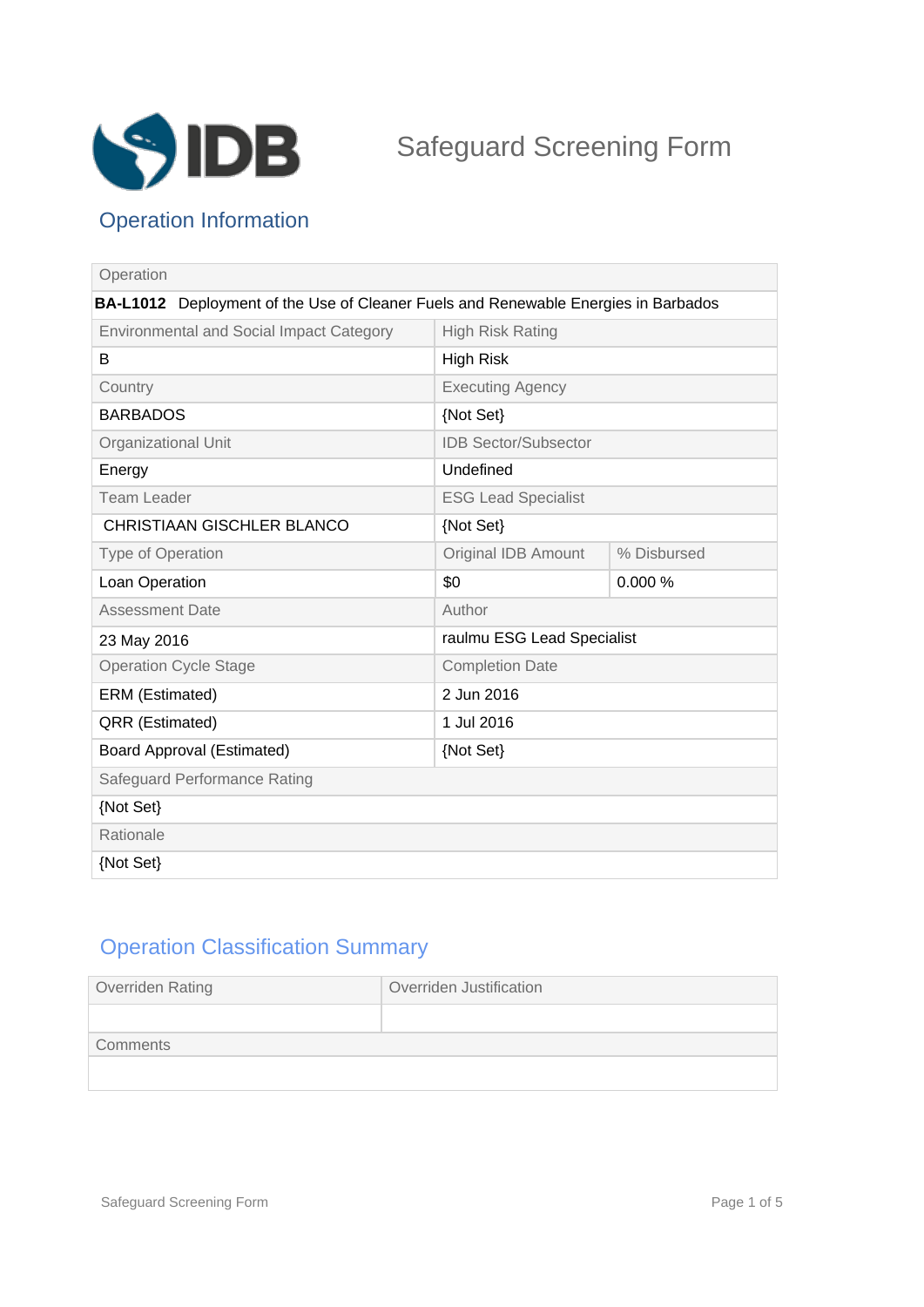

## Conditions / Recommendations

Category "B" operations require an environmental analysis (see Environment Policy Guideline: Directive B.5 for Environmental Analysis requirements)

The Project Team must send to ESR the PP (or equivalent) containing the Environmental and Social Strategy (the requirements for an ESS are described in the Environment Policy Guideline: Directive B.3) as well as the Safeguard Policy Filter and Safeguard Screening Form Reports. These operations will normally require an environmental and/or social impact analysis, according to, and focusing on, the specific issues identified in the screening process, and an environmental and social management plan (ESMP). However, these operations should also establish safeguard, or monitoring requirements to address environmental and other risks (social, disaster, cultural, health and safety etc.) where necessary.

## Summary of Impacts / Risks and Potential Solutions

Generation of solid waste is [moderate](javascript:ShowTerm() in volume, does not include [hazardous materials](javascript:ShowTerm() and follows standards recognized by multilateral development banks.

**Solid Waste Management:** The borrower should monitor and report on waste reduction, management and disposal and may also need to develop a Waste Management Plan (which could be included in the ESMP). Effort should be placed on reducing and re-cycling solid wastes. Specifically (if applicable) in the case that national legislations have no provisions for the disposal and destruction of hazardous materials, the applicable procedures established within the Rotterdam Convention, the Stockholm Convention, the Basel Convention, the WHO List on Banned Pesticides, and the Pollution Prevention and Abatement Handbook (PPAH), should be taken into consideration.

Likely to have [minor](javascript:ShowTerm() to [moderate](javascript:ShowTerm() emission or discharges that would negatively affect ambient [environmental conditions](javascript:ShowTerm().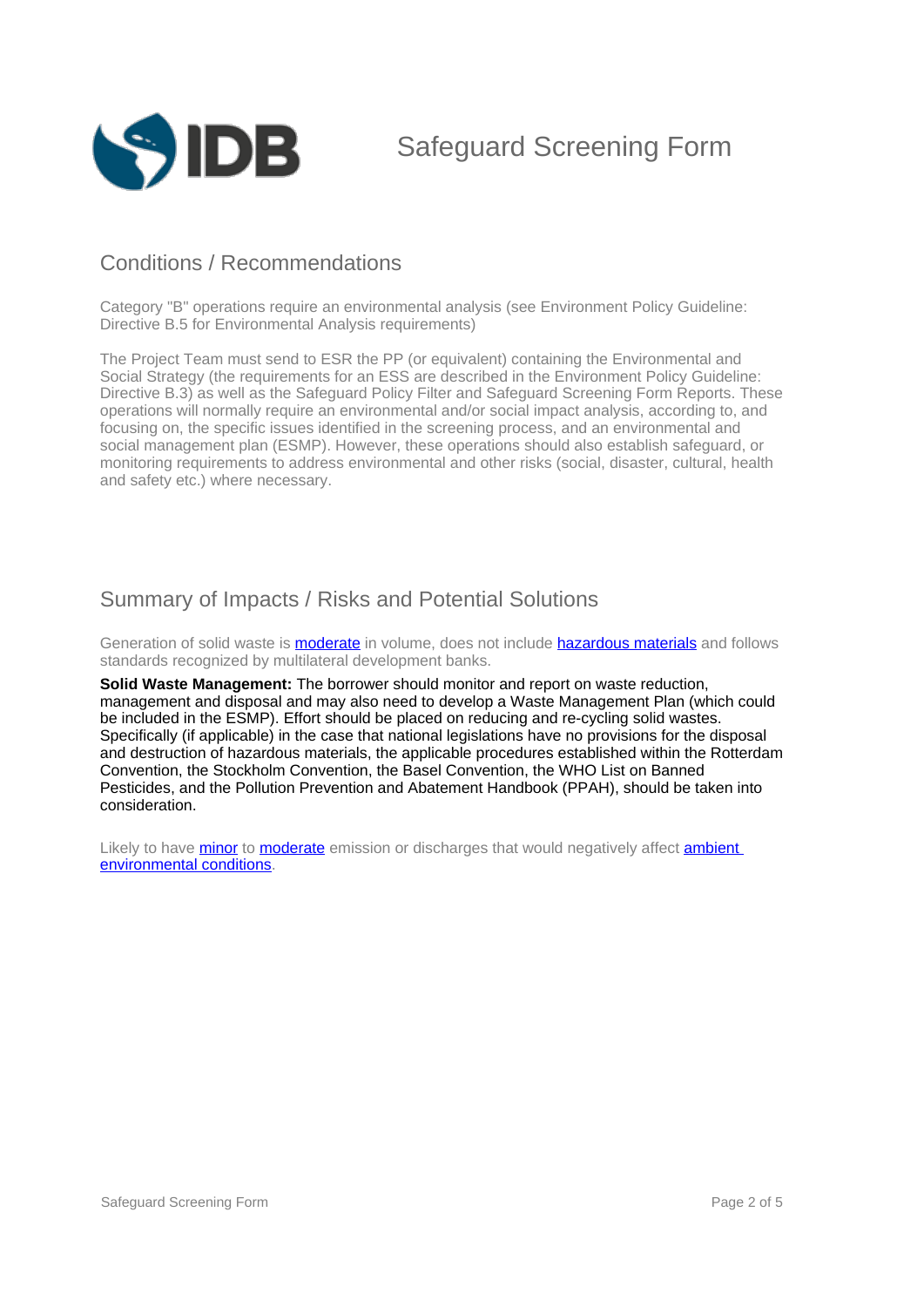

**Management of Ambient Environmental Conditions:** The borrower should be required to prepare an action plan (and include it in the ESMP) that indicates how risks and impacts to ambient environmental conditions can be managed and mitigated consistent with relevant national and/or international standards. The borrower should (a) consider a number of factors, including the finite assimilative capacity of the environment, existing and future land use, existing ambient conditions, the project's proximity to ecologically sensitive or protected areas, and the potential for cumulative impacts with uncertain and irreversible consequences; and (b) promote strategies that avoid or, where avoidance is not feasible, minimize or reduce the release of pollutants, including strategies that contribute to the improvement of ambient conditions when the project has the potential to constitute a significant source of emissions in an already degraded area. The plan should be subject to review by qualified independent experts. Depending on the financial product, this information should be referenced in appropriate legal documentation (covenants, conditions of disbursement, etc.).

Project construction activities are likely to lead to localized and temporary impacts (such as dust, noise, traffic etc) that will affect local communities and [workers](javascript:ShowTerm() but these are [minor](javascript:ShowTerm() to [moderate](javascript:ShowTerm() in nature.

**Construction:** The borrower should demonstrate how the construction impacts will be mitigated. Appropriate management plans and procedures should be incorporated into the ESMP. Review of implementation as well as reporting on the plan should be part of the legal documentation (covenants, conditions of disbursement, etc).

Safety issues associated with structural elements of the project (e.g. dams, public buildings etc), or road transport activities (heavy vehicle movement, transport of **hazardous materials**, etc.) exist which could result in **moderate** health and safety [risks](javascript:ShowTerm() to local communities.

**Address Community Health Risks:** The borrower should be required to provide a plan for managing risks which could be part of the ESMP; (including details of grievances and any independent audits undertaken during the year). Compliance with the plan should be monitored and reported. Requirements for independent audits should be considered if there are questions over borrower commitment or potential outstanding community concerns.

The negative impacts from production, procurement and disposal of **hazardous materials** (excluding POPs unacceptable under the Stockholm Convention or toxic pesticides) are [minor](javascript:ShowTerm() and will comply with relevant national legislation, **IDB requirements on hazardous material** and all applicable International Standards.

**Monitor hazardous materials use:** The borrower should document risks relating to use of hazardous materials and prepare a hazardous material management plan that indicates how hazardous materials will be managed (and community risks mitigated). This plan could be part of the ESMP.

The project will or may require *involuntary resettlement* and/or economic displacement of a *minor* to [moderate](javascript:ShowTerm() nature (i.e. it is a [direct](javascript:ShowTerm() impact of the project) and does not affect [indigenous peoples](javascript:ShowTerm() or other vulnerable land based groups.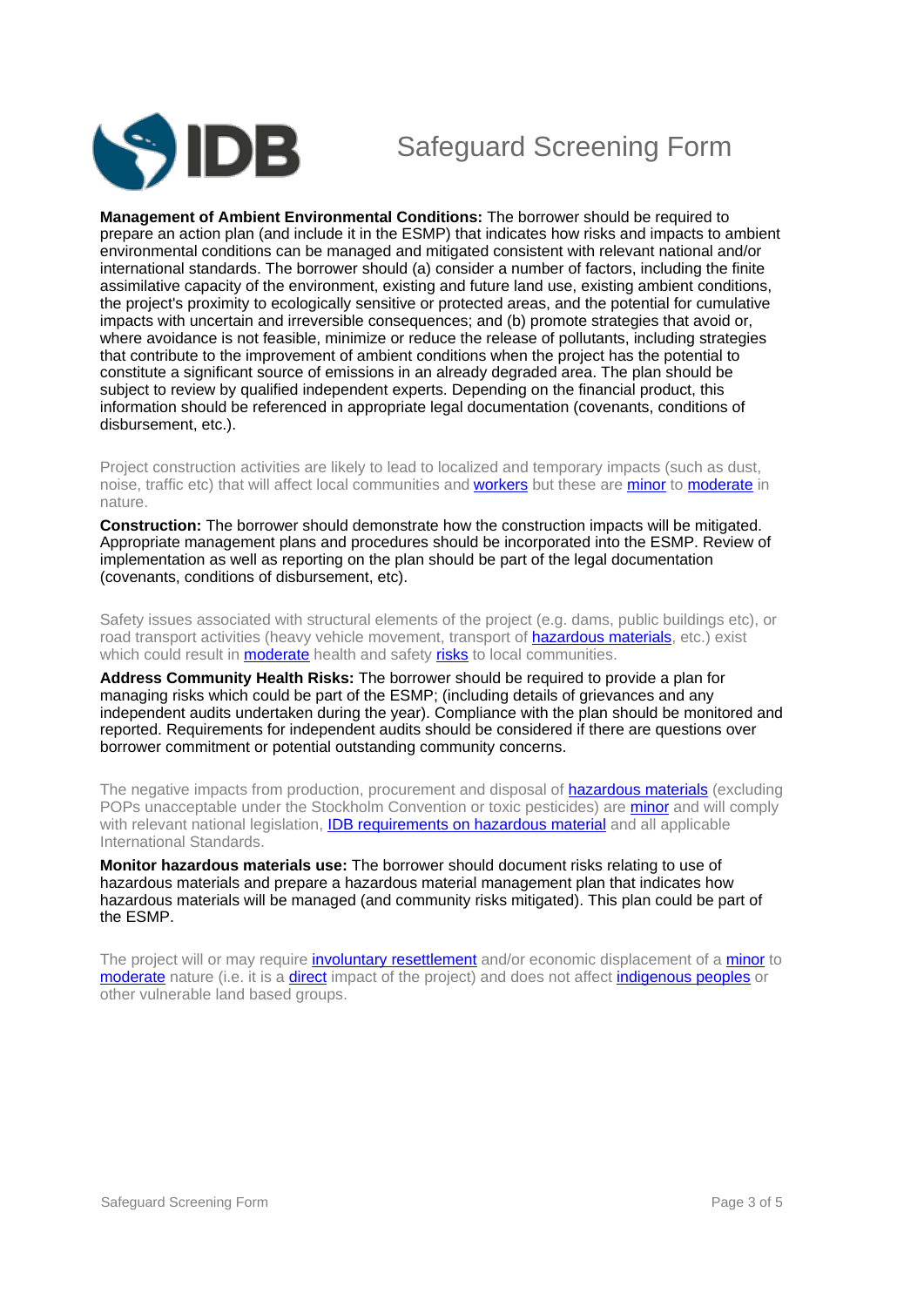

**Develop Resettlement Plan (RP):**The borrower should be required to develop a simple RP that could be part of the ESMP and demonstrates the following attributes: (a) successful engagement with affected parties via a process of Community Participation; (b) mechanisms for delivery of compensation in a timely and efficient fashion; (c) budgeting and internal capacity (within borrower's organization) to monitor and manage resettlement activities as necessary over the course of the project; and (d) if needed, a grievance mechanism for resettled people. Depending on the financial product, the RP should be referenced in legal documentation (covenants, conditions of disbursement, project completion tests etc.), require regular (bi-annual or annual) reporting and independent review of implementation.

Transport of **hazardous materials** (e.g. fuel) with **minor** to **moderate** potential to cause impacts on community health and safety.

**Hazardous Materials Management:** The borrower should be required develop a hazardous materials management plan; details of grievances and any independent health and safety audits undertaken during the year should also be provided. Compliance with the plan should be monitored and reported. Depending on the financial product, this information should be referenced in appropriate legal documentation (covenants, conditions of disbursement etc). Consider requirements for independent audits if there are concerns about commitment of borrower or potential outstanding community concerns.

## Disaster Risk Summary

Disaster Risk Level

**Low**

Disaster / Recommendations

No specific disaster risk management measures are required.

## Disaster Summary

Details

The project is classified as low disaster risk because the occurrence of the hazard event does not impact in the achievement of project outcomes.

Actions